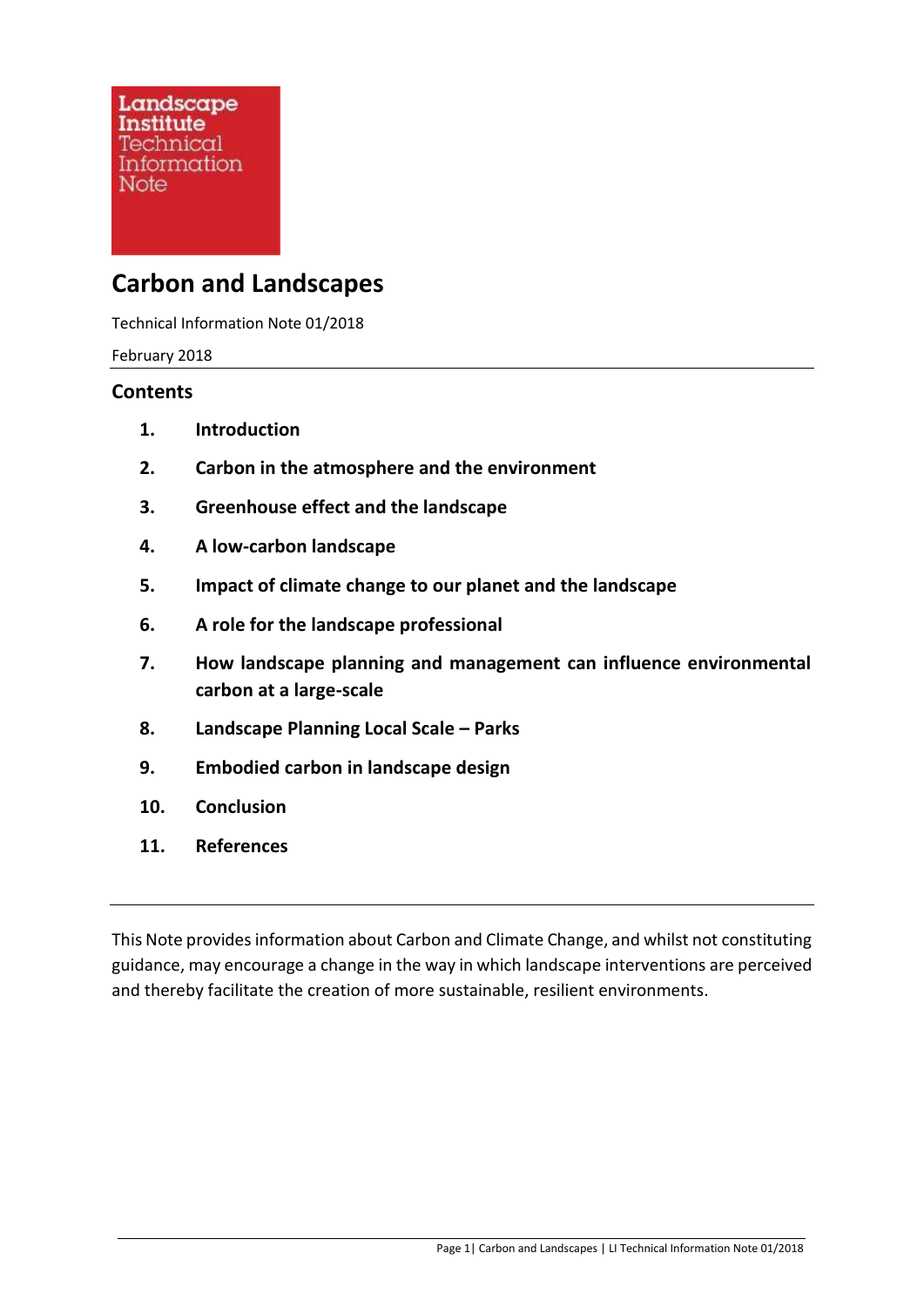#### **1. Introduction**

In the era of globalisation and environmental instability the 'landscape' is often perceived as a medium of little importance compared to the global challenges we face. The aim of this Technical Note is to illustrate the impact spatial strategies could have in climate issues as well as to introduce some of the carbon challenges which landscape professionals can address, leading to improved environments.

Supporting the notion that landscape is 'an area as perceived by people whose character is the result of the action and interaction of natural and/or human factors' (Council of Europe, 2000) as proposed by the European Landscape Convention (ELC), the Note covers carbon concepts and ways in which the landscape professions can change public opinion on Climate Change.

The concepts of carbon and low carbon are not easy to define and are often perceived as merely a method for the reduction of Greenhouse Gases (GHG) and carbon dioxide ( $CO<sub>2</sub>$ ) emissions (Yuan et al., 2011) as well as ways to minimise energy and transport gas emissions. Although carbon reduction is a legitimate aim, it begs various questions related to how to achieve a low carbon lifestyle, and how such concepts can be evaluated based only on the numerical models and mathematical equations on which carbon is being assessed. Is the low carbon way of living only defined by carbon footprint and the carbon cycle process? Or are these terms lacking a broader interpretation as Wiedmann and Minx (2008) argue? Concepts related to carbon cycle are presented and discussed showing the main characteristics and also engaging with a new way of thinking between the landscape professions and climate change.

# **2. Carbon in the atmosphere and the environment**

NASA reveals that  $CO<sub>2</sub>$  levels surpassed 400 parts per million (ppm) for the first time in recorded history in 2013 (NASA Climate, 2017). This is twice the level reached during the last Ice Age (200 ppm) and significantly higher than during the warmer interglacial periods (approximately 280 ppm). The Intergovernmental Panel on Climate Change (IPCC) shows projections that  $CO<sub>2</sub>$  concentrations could continue to rise to as much as 500–1000 ppm by the year 2100 (IPCC, 2007), impacting not only on the atmosphere, but also to the environment and our daily life.

CO<sup>2</sup> is a naturally occurring gas, but according to the IPCC it is also 'the principal anthropogenic gas that is thought to affect the Earth's radiative balance' (IPCC, 2007). NASA adds that this significant rise in  $CO<sub>2</sub>$  shows a relationship with fossil-fuel burning that remains in the air (NASA Earth Observatory, 2017), however this can also result from land-use changes and industrial processes.  $CO<sub>2</sub>$  is therefore also a result of various anthropogenic activities and, as Hoffman et al. (2009) explain, even the rise in population is often related to the rise of atmospheric CO<sub>2</sub> that could lead to a total atmospheric level of about 430 ppm in the next 30 years.

One of the immediate impacts of excessive atmospheric  $CO<sub>2</sub>$  is related to the increase of temperature that can lead to the rising of sea levels (Florides and Christodoulides, 2009), enhancing the effect of extreme weather events (such as storms, hurricanes etc), impacts on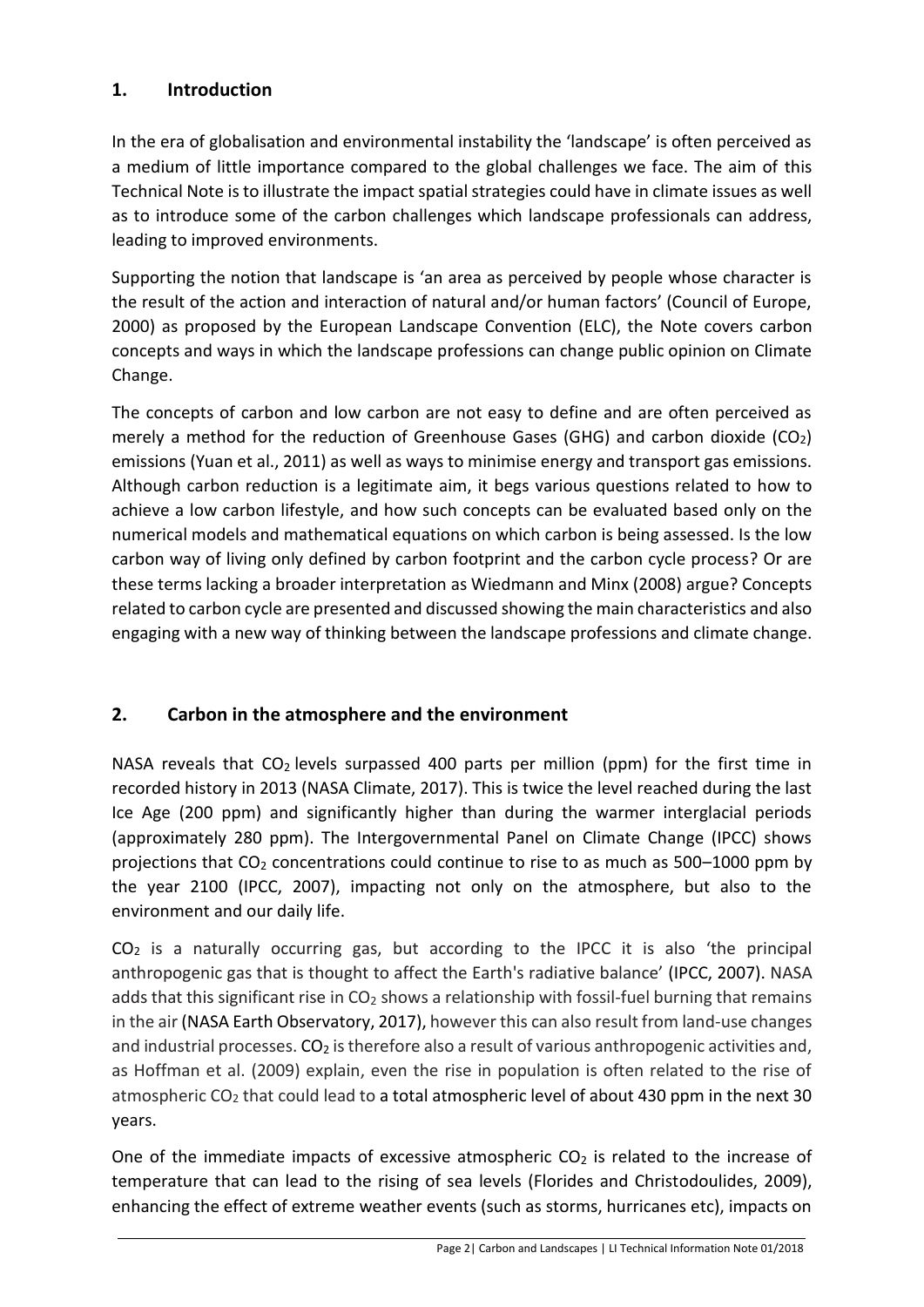the amount of participation and changing agricultural processes, yields, plant processes and species lifecycles. While it seems true that the increase of atmospheric  $CO<sub>2</sub>$  is not just anthropogenic and that  $CO<sub>2</sub>$  contributes less to the overall greenhouse effect, for example water vapour, NASA data suggest that CO<sub>2</sub> is *the* gas that sets the temperature and is, therefore, very significant to climate related issues (NASA Earth Observatory, 2017). Specifically, CO<sub>2</sub> causes about 20 per cent of the Earth's greenhouse effect, water vapor about 50 per cent and clouds account for another 25 per cent, leaving the remaining 5 per cent to minor greenhouse gases (GHG) such as methane and aerosols (NASA Earth Observatory, 2017). However, 'CO<sub>2</sub> controls the amount of water vapour in the atmosphere and thus the size of the greenhouse effect' (NASA Earth Observatory, 2017), creating concerns for continuing temperature increases and the effect on the planet.

A significant part of the carbon cycle is also the carbon stored in soil, known as Soil Organic Carbon (SOC). Organic material is embodied into the soil by soil fauna, leading to organic material transformation and therefore incorporates carbon inputs into the soil. The soil carbon pool is not static and can be lost or gained through soil erosion or deposition leading to changes of soil Carbon at the landscape, regional or local scale. Data extracted from the Food and Agriculture Organisation of the United Nations (FAO, 2017) suggest that in the first meter of soil it is stored an estimated 1.500 PgC (Petagrams of Carbon), a number bigger than the carbon that is contained in the atmosphere and terrestrial vegetation combined.  $CO<sub>2</sub>$  that is found in soil can also be emitted back into the atmosphere when soil organic matter (SOM) is decomposed (or mineralized) by microorganisms and also by root exudates which liberate organic compounds (FAO, 2017). Another form of carbon, known as dissolved organic carbon (DOC) can also be exported from soils to rivers and oceans.

The changes in the amount of atmospheric or dissolved  $CO<sub>2</sub>$  can also relate to effects in the broader environment. Oceans absorb  $CO<sub>2</sub>$  resulting in a decrease of their pH as this is dissolved in the water producing carbonic acid. Ocean acidification negatively affects calcifying organisms such as oysters, clams and more but can benefit the growth of seagrass and algae. Plants can also change some of their processes, either stimulating their growth or not, depending on their species and the land is also affected either by the absorption of  $CO<sub>2</sub>$ by terrestrial plants or by the different climate conditions.

#### **3. Greenhouse effect and the landscape**

The greenhouse effect is often perceived as dangerous for the earth and living species, however it needs to be clarified that the effect itself is a natural process. It is the *excess* of this effect resulting from multiple gas emissions that is a problem for the environment. As Florides and Christodoulides (2009) explain, the greenhouse effect is 'the phenomenon where water vapour, carbon dioxide ( $CO<sub>2</sub>$ ), methane ( $CH<sub>4</sub>$ ) and other atmospheric gases absorb outgoing infrared radiation resulting in the raising of the temperature'. Atmospheric gases trap heat, allowing the earth to retain solar heat and be 'liveable' as a planet. Without this effect, therefore, life would not be possible as the temperature would be too low for most forms of life (Land Trust Alliance, 2017). However, CO<sub>2</sub> is the main anthropogenic GHG and therefore immediately related to the greenhouse effect (IPCC, 2007) as the gas emissions stay in the atmosphere for long periods, resulting in increased surface air temperatures and warming the planet. Land use, agriculture and every land activity results in emissions that are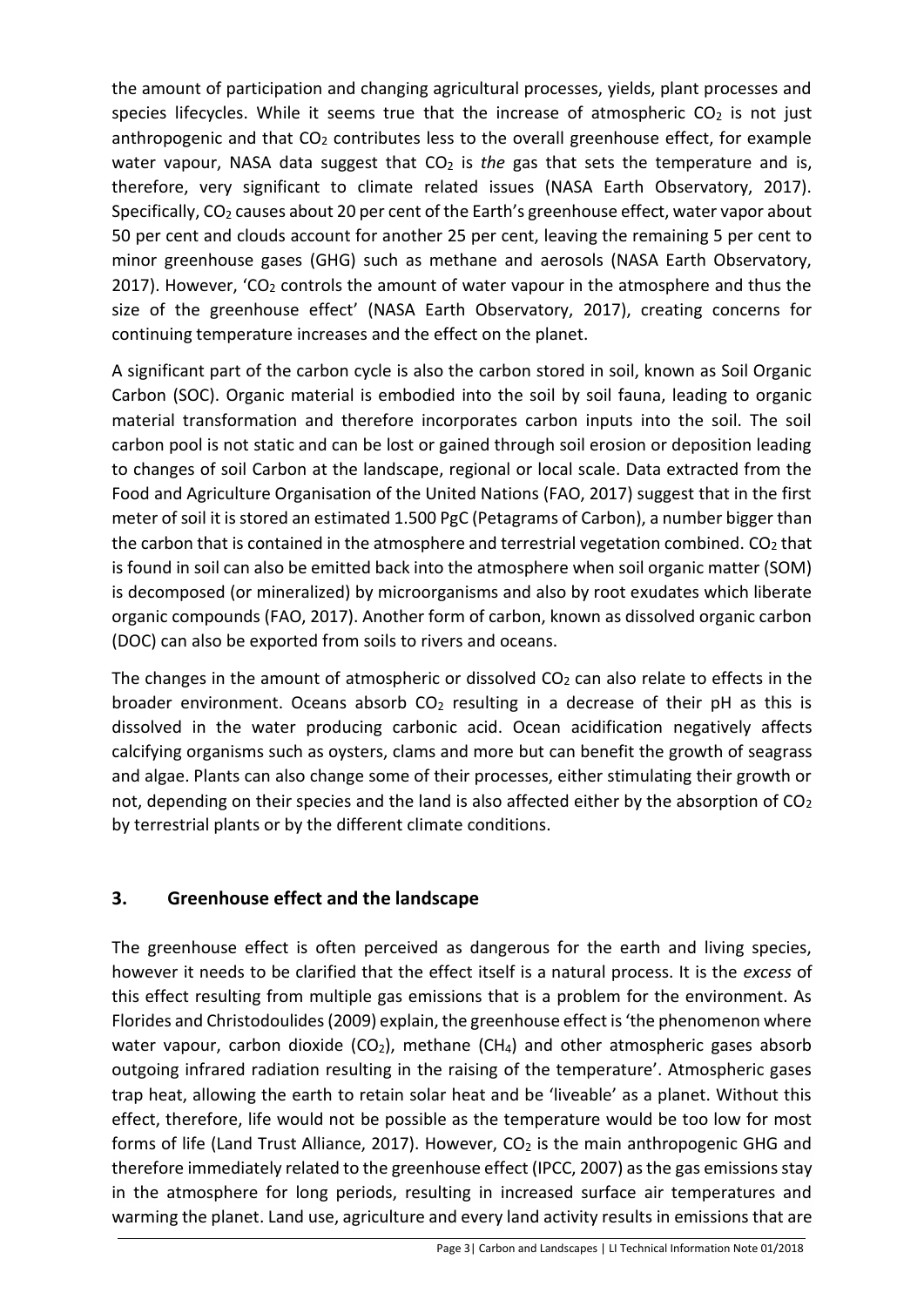often way beyond what the earth can sustain (Fig.1). Smith et al. (2014) reveal that during the years 2000-2010 the GHG emissions from agriculture were estimated at 5.0-5.8 giga-tonnes  $CO<sub>2</sub>$  equivalent per year, while land use and land-use change activities accounted for approximately  $4.3 - 5.5$  giga-tonnes  $CO<sub>2</sub>$  equivalent per year.



*Figure 1. Temperature levels over the years considering anthropogenic activities and natural forces. Source: US Environmental Protection Agency.* 

Oceans are able to store heat, however they do not have an immediate response to higher GHG concentrations, resulting in warmer temperatures, rising sea levels, more frequent droughts and floods, typhoons, anomalies in climatic conditions, earthquakes, volcanic activity and other effects. As Rood (2014) explains, such extreme climatic effects will continue to have an impact on the planet for centuries and, even if  $CO<sub>2</sub>$  emissions were stopped immediately, the earth's temperature would rise by another  $0.6$  °C. Therefore, immediate action is crucial to give time to our ecosystems to partly recover and partly adapt to the new climate conditions. As Smith et al. (2014) suggest, mitigation methods available nowadays may not work in the future depending on the current ecosystem and its response to climate change.

It can be argued that all these extreme events are inseparable from the landscape and so the role of the landscape architecture and the landscape designer is important for the future of the planet. The current impacts of climate change all relate to the land and so would be the future challenges. GHG emissions can be mitigated by reducing waste, providing alternative more sustainable ways of living and through experiential learning. Landscape professionals play a major role in the ways in which such issues are understood, communicated, visualised and hopefully addressed. And it will not be with regard to extremes, but for a 'new normal' that the professions will be involved in mitigation. There is no other way than by putting landscape at the core of development and creating a sustainable vision for the future; but for this to be achieved the profession needs to lead the way towards a low-carbon lifestyle.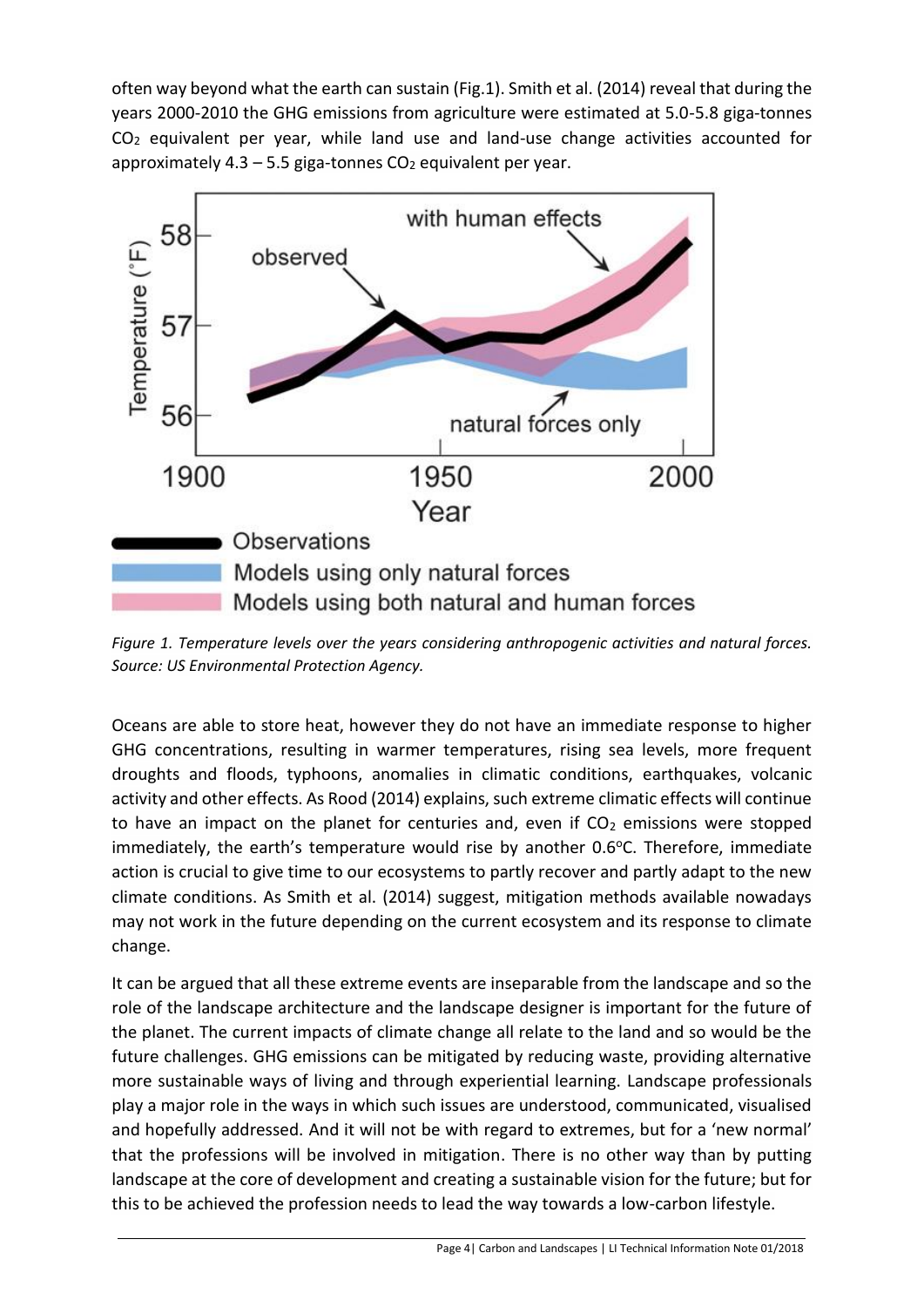# **4. A low-carbon landscape**

There is much discussion around the topics of low carbon, sustainability and  $CO<sub>2</sub>$  emissions in relation to climate change and yet their relationship to the spatial context challenges both professionals and the public. As stated above, low carbon is often treated as a gas emission indicator or a new technological approach related to climate change. But what does low carbon mean for the landscape?

During the last two decades, sustainable communities and infrastructure have begun to receive attention in the planning literature and therefore 'plans' are now considered either as a 'product of the process or as a guide for promoting a sustainable community' (Conroy and Berke, 2004). It is encouraging that such terms are starting to be linked with strategic schemes and planning, however at the moment low carbon is interpreted in relation to spatial development with a variety of different approaches. Examples such as 'acceptable landscape locations for wind farms' (Cowell, 2010), 'solar energy in landscape' (Pokorný, 2001), 'photovoltaic systems in urban and rural environments'(Redweik et al., 2013), 'ecological landscape' (Makhzoumi and Pungetti, 2003) and the focus on energy, transport and fossil fuels (Harto et al., 2010) show that we are still trapped in the single sided view that the spatial interpretation of 'low carbon' is just about technological projects or the decision on the best possible location for renewable activities.



*Figure 2. Drawing analysis developed by Nikologianni exploring the potential of a low-carbon landscape and the impact of water and green strategy in the city. The drawing was based on the Stoke Harbour garden city proposal submitted by Shelter & PRP Architects, during the Wolfson Economics Prize 2014.*

Nikologianni (2017) explains that the term low carbon can be symbolic to behavioural change and a new lifestyle that promotes, environmental, cultural, social, historic and economical sustainability through exploration and understanding of the land. The landscape designer can create a vision and interpret low carbon elements in ways that engage the visitor and promote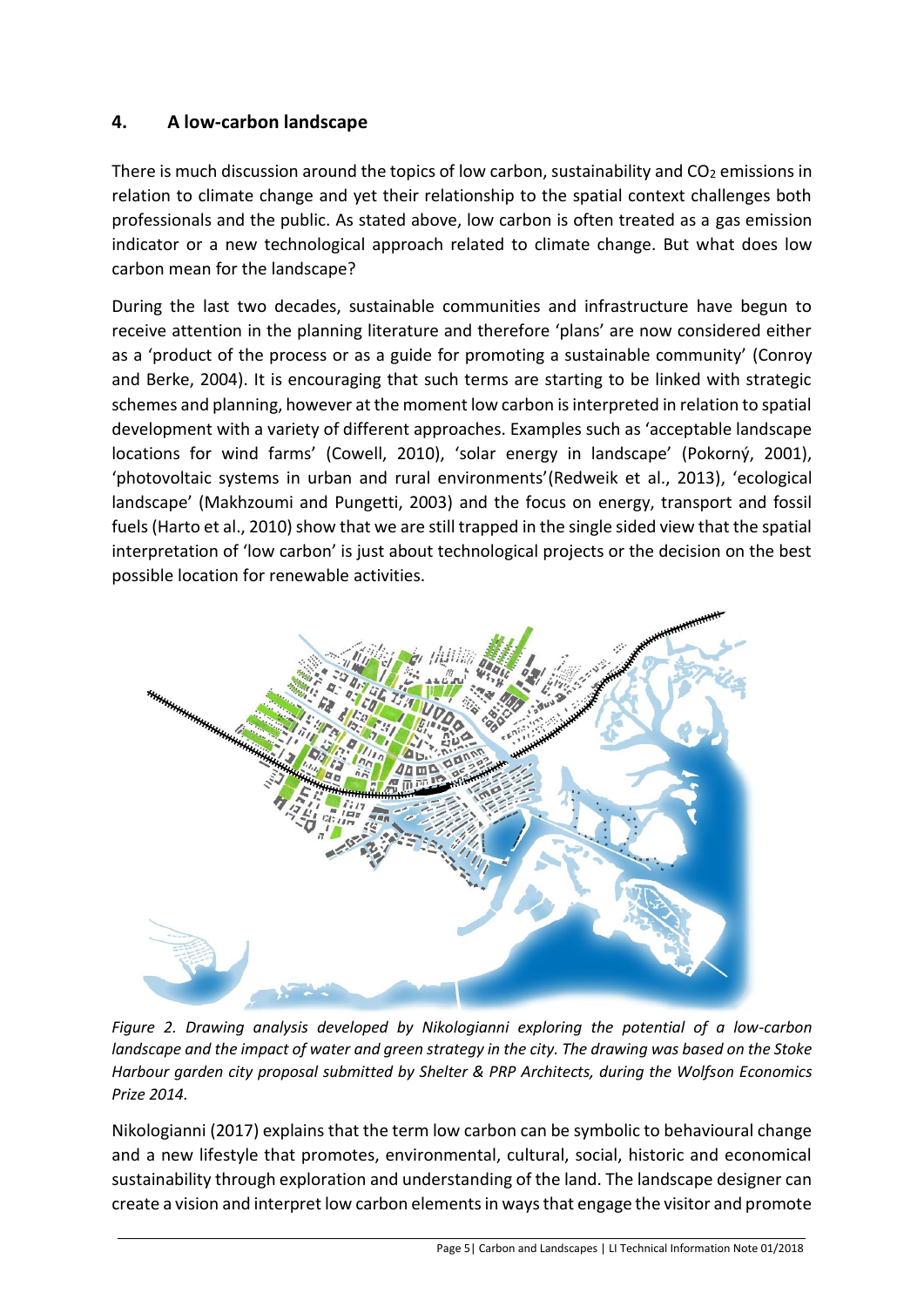a healthy and environmental way of living (Fig.2). Therefore it can be argued there is a moral, ethical and professional responsibility for landscape professionals and any relevant discipline to embrace and promote such ideas.

#### **5. Impact of climate change to our planet and the landscape**

One way to improve the understanding of what low carbon means for the landscape is to examine how climate change impacts on it and the whole planet. Not only are the warmer temperatures, rising sea levels, extreme climatic effects, more frequent droughts and harder rainfalls going to affect the planet for centuries, but they all become concerns when designing, planning and managing. The changing air and water temperatures create more challenging heatwaves, that have an impact both on spatial design and the selection of plants and materials used. The varying precipitation and snow patterns alter water regimes as well as the ocean systems and strengthen flooding and storms that impact on the available quantity and quality of surface (Land Trust Alliance, 2017). Studying these phenomena makes it easier to understand the inseparable link between the importance of a climate resilience strategy and landscape planning. As the Land Trust Alliance (2017) explains, by learning, planning and adapting to the challenges presented by a changing climate, it is possible to protect the landscape and assist in land conservation.

The recent extreme events of hurricanes Irma, Maria and others are an example of how climate change increases the strength and impact of such phenomena, threatening the land and its inhabitants.

Some of the carbon sources whose impact on the landscape is easier to identify are fossil fuels, agricultural processing, transportation, fertiliser production, mining, industrial activity, ethanol production, cement plants, iron and steel industries, oil and gas processing, petrochemical industry, waste and electricity (NETL, 2017; CCC, 2017). Most of these processes are related to our daily life, either producing food or covering some of the extremely wide range of our 'needs', even though this might not be apparent all the time. Assisting in the mitigation of the carbon sources, or creating designs that provide a balance between the real needs and the environmental challenges is definitely related to strategic design. However, through the designs/plans and the exploitation of carbon sinks<sup>1</sup> in the best possible way, landscape professionals have a significant chance to play a key role in the way in which carbon affects the land. The fact that carbon sinks can be natural or man-made, allows the professions working on these issues to protect and rejuvenate the natural carbon sinks, but also to improve the conditions of man-made carbon sinks. Some of the most common natural sinks are acknowledged as oceans, plants, forests, agricultural land, grasslands, coastal ecosystems and wetlands (Reay et al., 2008; Rinkesh, 2017). Artificial carbon sinks also exist, with the most common being landfill sites (Rinkesh, 2017), however other methods such as storage of  $CO<sub>2</sub>$  in the oceans or underground have been tried. As challenging as it sounds to be able to improve such efforts, environmental and planning related professions can both explore possibilities of creating a better environment around landfills, but they can also have a greater involvement in the preservation of natural sinks.

1

<sup>&</sup>lt;sup>1</sup> A carbon sink is anything that absorbs more carbon than it releases as carbon dioxide.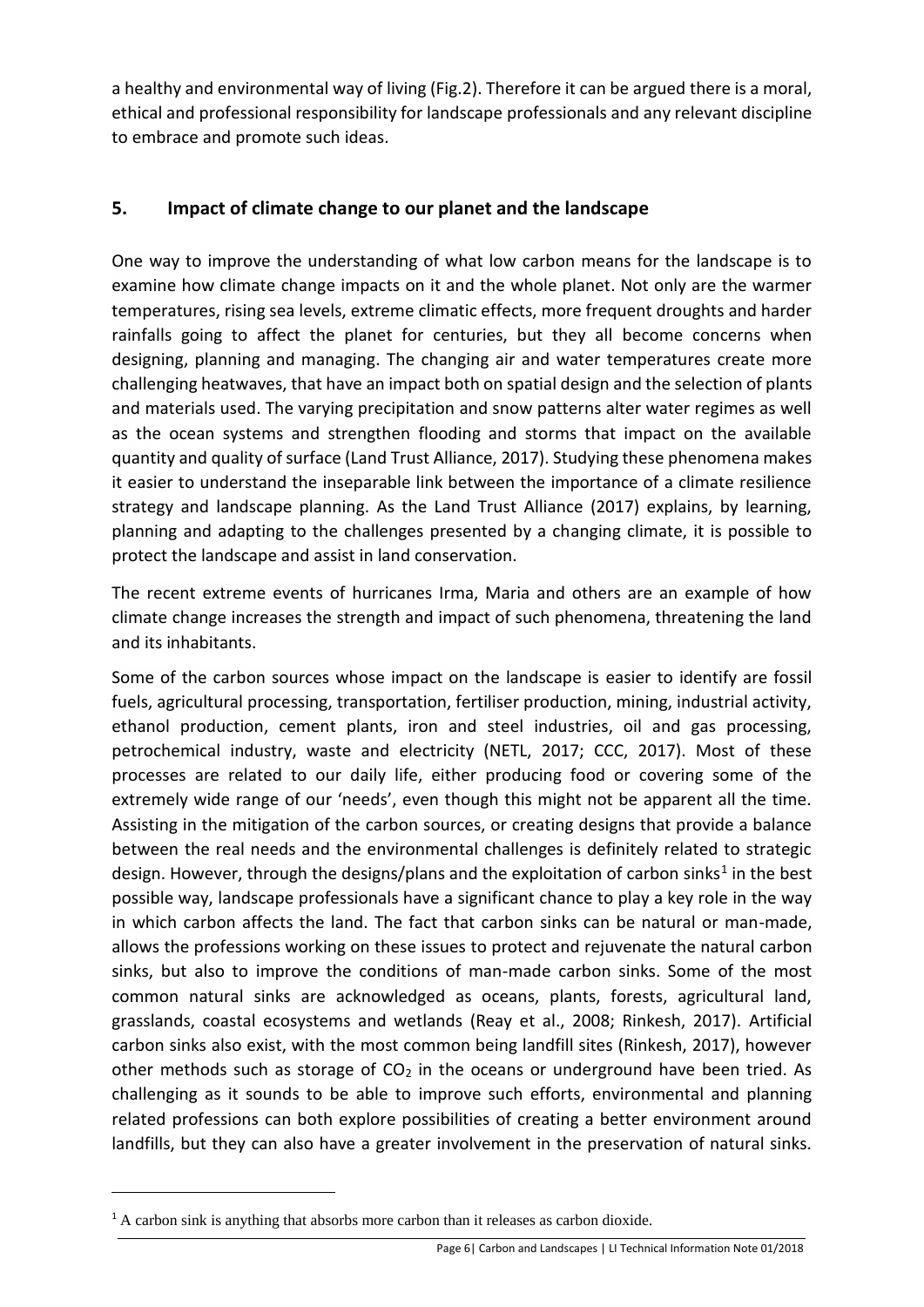The already known methods of reforestation and afforestation can be very beneficial to the support of carbon sinks (Rinkesh, 2017) and being part of a holistic plan that includes open space protection, forest conservation and wetlands preservation and restoration can demonstrate the relevance of a well thought-out, and well-designed landscape and the impact this has on the environment, health and the future of this planet.

# **6. A role for the landscape professional**

#### *How could contemporary landscape interventions deal with a major issue, such as the air pollution and the greenhouse effect?*

Landscape professionals can help reduce excess carbon emissions, based on knowledgeable and holistic consideration of the environmental issues and not just relying on enhancing the natural sources. It is relevant that plants and trees, the ocean and land can absorb  $CO<sub>2</sub>$  (NASA Earth Observatory, 2017), but the goal for practitioners would be to create interventions that not only reduce  $CO<sub>2</sub>$  emissions, but also support the natural sinks.



*Figure 3. Citadel bridge, Nijmegen - Lent, designed by NEXT architects as part of the climate adaptation project, Room for the River, Netherlands. On high water the bridge floods allowing the visitor to cross using the steps, while the same time spreads awareness on the effects of climate change. Source: city of Nijmegen.*

The reality is that we cannot afford to design anything without considering the environmental and climate challenges, but for these designs to be successful they need to integrate cultural, social and historic elements that will engage the visitor and create positive memories. Places need to create a bond with the user generating behavioural change. Once this strategic vision has been created, elements such as open spaces, parks, tree avenues, interaction with water, woodlands and grasslands, can be brought in to increase the absorption of the greenhouse gas emissions and 'defend the effect'. But the practitioners' real strength is not just providing this corner of green space that will have beneficial outcomes to counter any unsustainable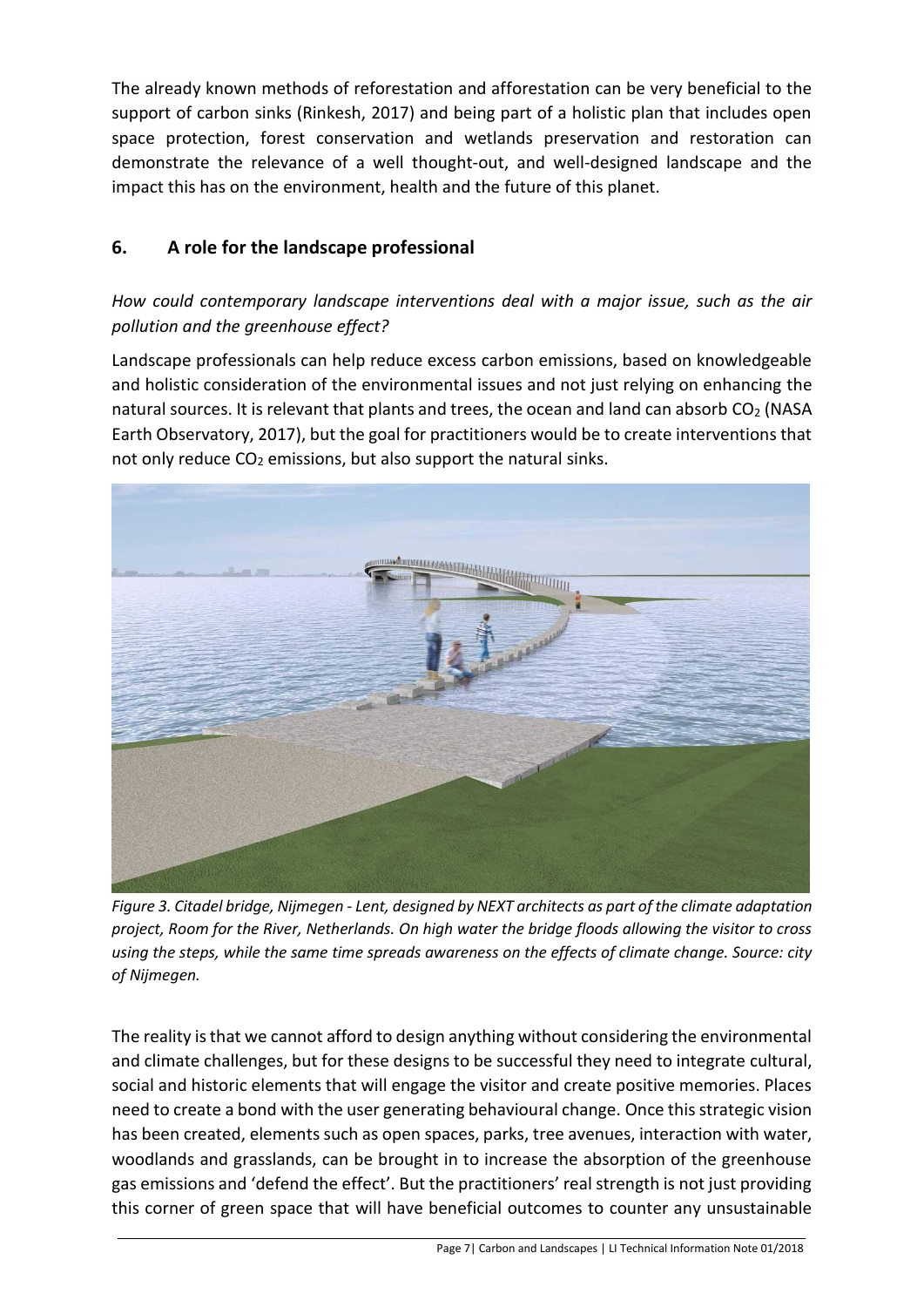behaviour. Our real strength is to educate, design, and spread awareness about such concepts through the daily routine and assist in the mitigation as well as adaptation of the climate challenges (Fig.3). Taking the example of innovative landscape designs as the one shown in Figure 3, practitioners can create a vision for every strategic scheme, while their design addresses the environmental challenges and promotes a different more sustainable way of living.

# **7. How landscape planning and management can influence environmental carbon at a large-scale**

Through the exploration and evaluation of landscape schemes that deal with climate adaptation and mitigation on a regional scale, Nikologianni et al. (2017) suggest that such concepts can be addressed in a strategic level and that successful examples have begun emerging across Europe: showing that much can be learned from practice, however an indepth understanding of project processes and strong communication is important. Innovative strategic landscape schemes that follow a sophisticated and holistic project process are able to enhance sustainability and spatial quality in landscape infrastructure. The development of a process suitable to shape the vision of the project as well as the early integration of low carbon and environmental concepts benefits its delivery. The goal for the landscape professionals could not only be the creation of an interesting and visually valuable scheme, but also to spread awareness about the landscape as much as deal with the preservation, regeneration and climate adaptation or mitigation in existing or newly-designed schemes.

Especially for large-scale developments, the significance of the political dimension of a regional scheme has emerged, opening discussions about the way we conceptualise low carbon landscape and the region (Nikologianni, 2017). The need for a supportive alternative framework undoubtedly benefits the implementation of the strategic landscape schemes and ensures integration of concepts related to sustainability, environmental design, low carbon, resilience and future proofing. The variability demonstrated between large-scale projects across Europe (Nikologianni et.al, 2016) shows that the principle of the environmental mentality at the strategic scale is feasible, and that visuals can affect the way in which a project evolves and decisions are being made. Such landscape projects have managed to develop unique ways of delivery that suit their needs, integrating policies, legislation and various processes of project development, considering the physical, natural, cultural and social characteristics of the area, with a significant impact on low-carbon management in large-scale landscape developments.

The role of the designer and planner often relies upon the influence of decision makers, and this is much more important when it comes to climate challenges at a strategic level. Smith et al. (2014) highlight that national and international development goals and priorities, policies and commitments play an important role when decisions are taken at a higher administrative level such as regional or national authorities and administration. Nikologianni (2017) also explains that policies and legislation impact on the decision making of a potential landscape development and, therefore, they need to support the early integration and early engagement of the low carbon and spatial quality ideas from the beginning of a landscape development: but, for this to happen, such concepts would need to be thoroughly integrated at the vision and project framework of each scheme. Environmental and quality ideas can be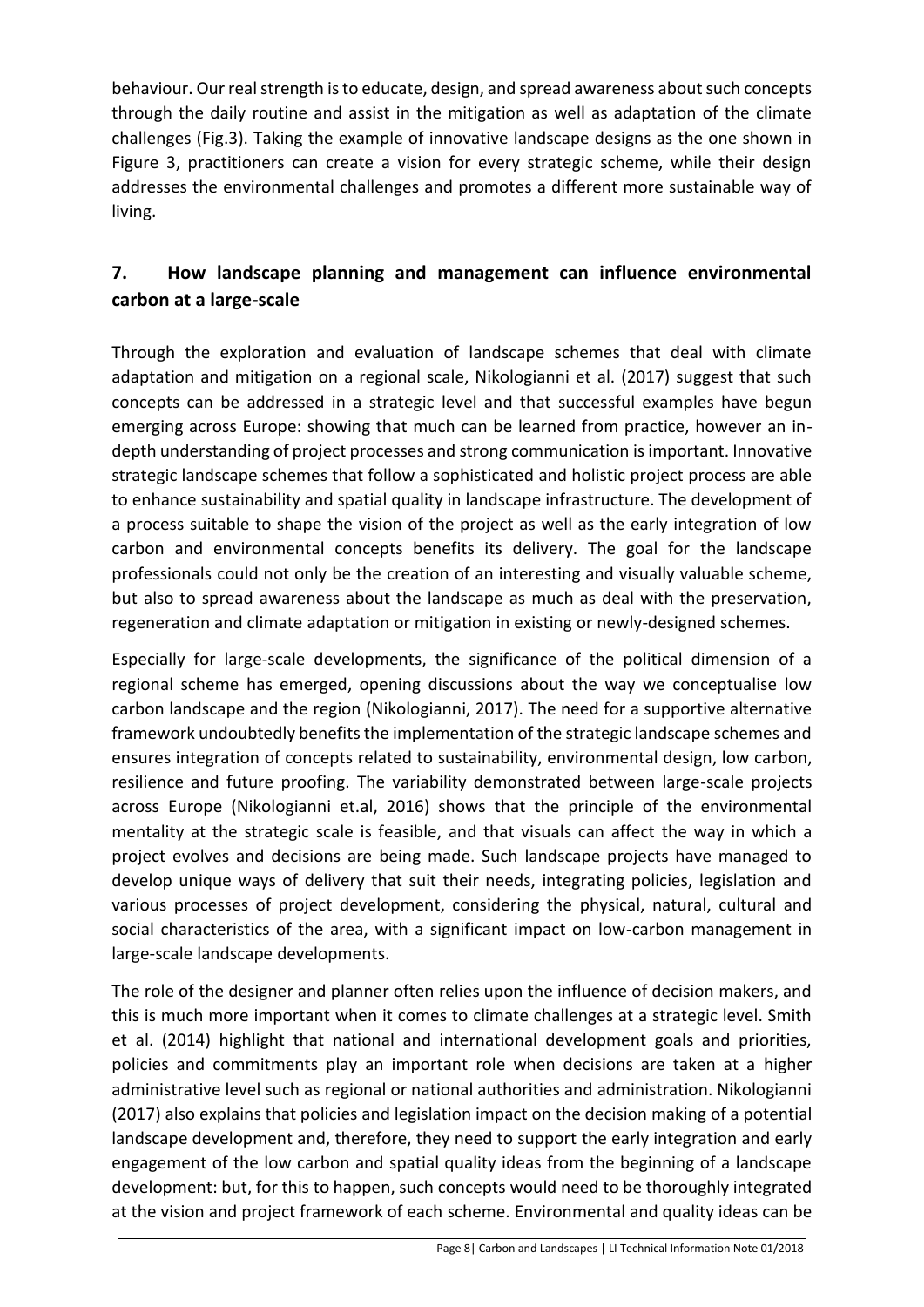easily overlooked and what the landscape designer can do for this is to visualise what a sustainable scheme would look like, highlight the importance of such issues and the benefits of their integration in the large-scale landscape policy and design. It is argued that the challenge of spatial scale is 'to provide landscape governance that responds to societal needs as well as biophysical capacity at different spatial scales' (Smith, 2014), while considering social interactions. The undeniable global climate challenges and the significance for the development of holistic landscape-based strategies are becoming an ethical and social responsibility of our times. Low carbon has also a social and moral significance that relates to the landscape, and it needs to be seen in a different perspective than just the technocratic and technological innovations that have dominated practice in recent years. It needs to be a responsibility of anyone who is dealing with the landscape, no matter what the scale.

Dealing with environmental and sustainable design has also a multidisciplinary impact involving artistic and scientific disciplines, as well as policy, legislation and administration across the globe. The way in which landscape design is being addressed, practiced and taught needs to consider carbon management, create a sustainable vision and educate the current and next generations. It is time for practice to form theory and impact on decision and policymaking for the future.

#### **8. Landscape Planning Local Scale – Parks**



*Figure 4. Drawing analysis developed by Nikologianni exploring the open spaces, parks and agricultural areas between several garden villages that form a city. The drawing analysis was based on the 'String of pearls' garden city proposal submitted by Barton Willmore, during the Wolfson Economics Prize 2014.*

Influencing low carbon at a spatial scale requires a strong structure and vision, that embeds key concepts across all stages of the landscape project, from the conceptual to the implementation phase and from a strategic scheme to individual city parks and open spaces. It is necessary to recognise any space with which we work as valuable infrastructure for our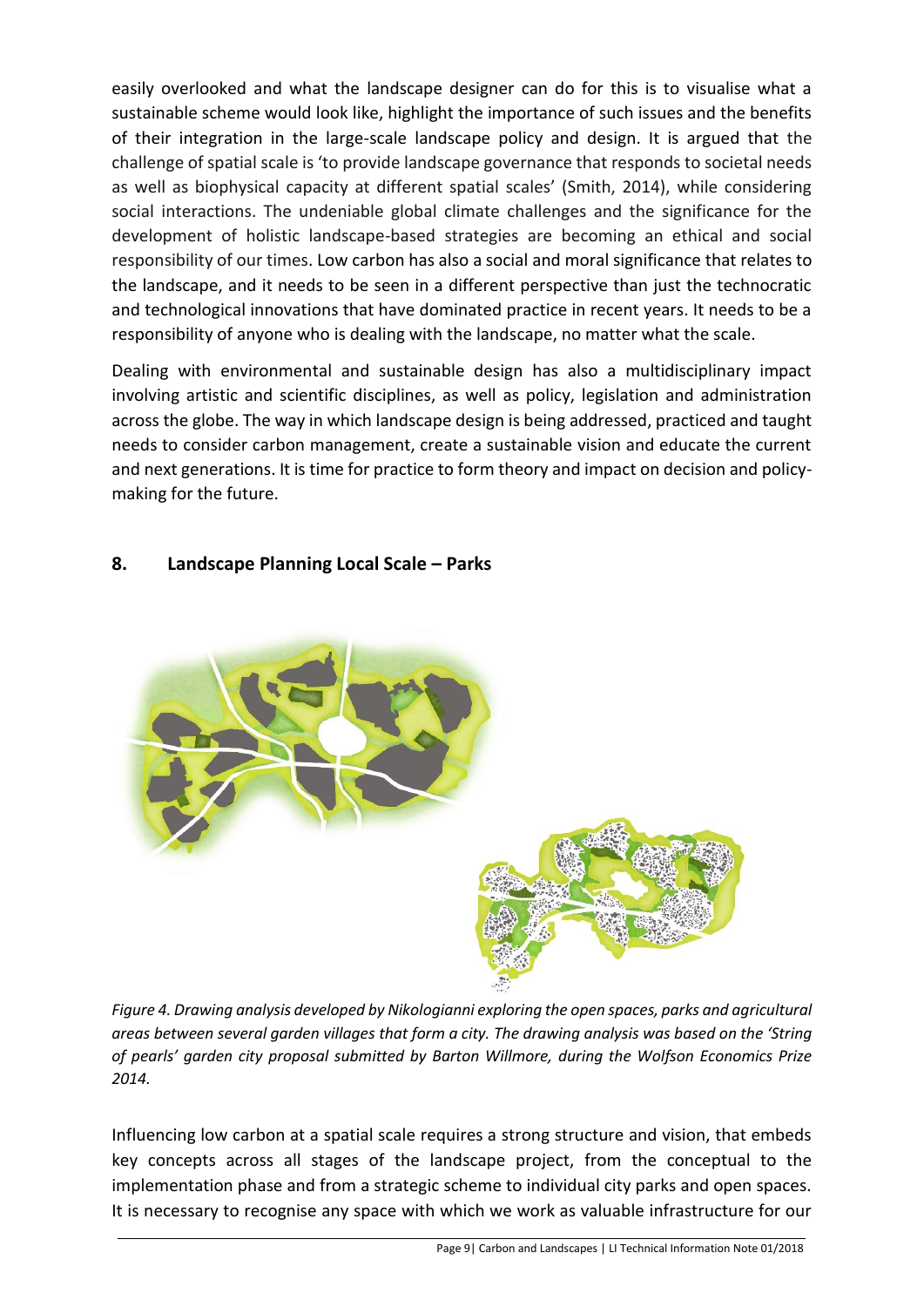communities and as important as transport projects, highways, bridges and so on. Parks, urban areas, open spaces and, social community areas are all places that can attract visitors, businesses and locals. If their designs are based on a greater urban or regional plan (Fig.4), they can be part of a major scheme boosting the economy, health and environmental resilience while improving, daily life, spreading awareness, supporting behavioural change and even engaging in climate mitigation or adaptation of the area.

Landscape design, planning and management can improve the response to a resilient environment, reintroduce the community feeling and educate about health, cultural and ecological aspects no matter the scale. But for this to happen, practitioners need to introduce such ideas through their proposals and request that they be established through policy and legislation. Function can be sustainable and beautiful, and the landscape professions are well equipped to make this happen.

# **9. Embodied carbon in landscape design**

The landscape profession can promote itself as one of the pro-environmental disciplines, however - as happens in most activities - there is also embodied carbon in landscape design. Whilst the focus on reducing carbon emissions from the built environment is often related to the design characteristics (lighting, ventilation) materials used (sun reflection, recycled materials) and the way in which the users will interact with the space (awareness, education, maintenance), there is also carbon in various stages prior to the project's delivery, from operational, manufacture, construction and maintenance carbon.

The UK Green Building Council explains that 'embodied carbon is calculated by finding the quantity of all materials needed for the project's lifetime and multiplying this by the carbon factor (expressed in kg  $CO<sub>2</sub>e$  per kg of material/product) for each material to produce the embodied carbon figure' (UKGBC, 2015). However there are various other sources of carbon in a landscape project and the difficulty arises from the fact that not all carbon factors consider the carbon associated with the same boundaries of life cycle. Even though the UK aligns to specific regulations for environmental management and Life Cycle Assessment (LCA) such as BS EN ISO 14040 or tools such as Breeam, BRE Green Guide and modelling tools (e.g. BIM) the task of measuring embodied carbon in a landscape project remains ill-defined.

Pocock (2007) suggests that the embodied carbon for a landscape design starts at the office carbon footprint and continues throughout the life span of a project. Some of the main stages where carbon is generated during a project process are: office carbon footprint, footprint of a design programme, design and specifications, materials selected, implementation/construction carbon, reduction of machinery (less fuels, less pollution), less machinery (less site damaged), recycling thought the process, and selection of plants in alignment with climate and maintenance (Pocock, 2007). Even though carbon generation is not easy to avoid, the landscape architect can help to minimise the carbon emissions of a project and to reduce the embodied carbon. Therefore the designer needs to constantly be aligning with the environmental goals of the scheme and asking challenging questions, such as; what is its role/use, is it all needed, what is it made of, how is it made, is there a more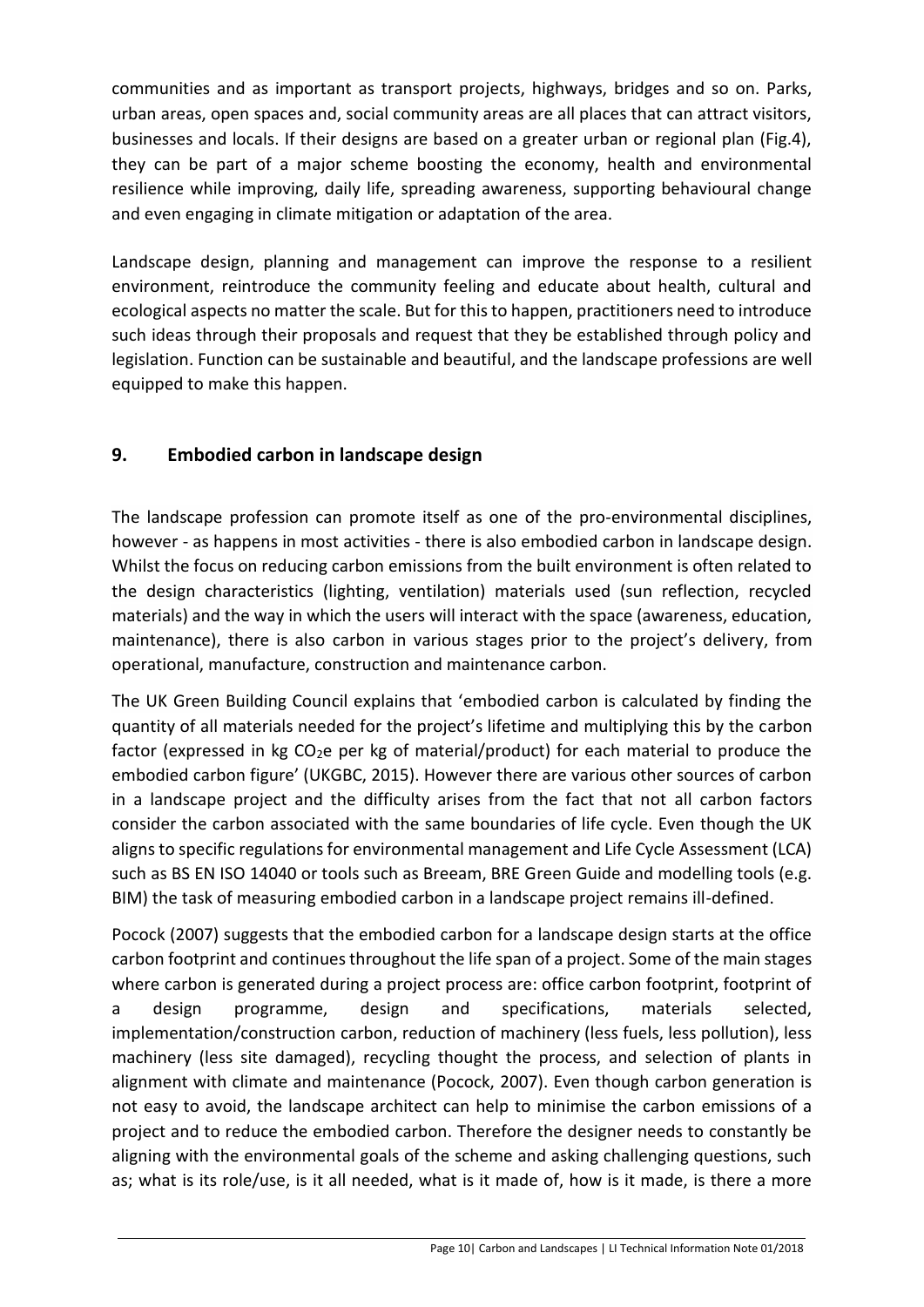sustainable alternative, where do these plants/materials come from, can this design recycle itself in the future?

It is argued that transparent and comparable data are difficult to acquire, and the lack of policy drivers to measure embodied emissions is not helpful; however development of tools has begun (e.g. Impact modelling, BRE LINA) aiming to help the designers in this area (CIBSE, 2017).

# **10 Conclusion**

The landscape profession can play a major role in decision making of large-scale schemes, by improving the understanding of environmental and life quality aspects. The visualisation of low carbon and resilient ideas that occurs through the landscape practice can improve their implementation and form policy aiming towards the integration of such concepts in legislation.

By introducing a holistic plan of low-carbon design and management there is a great potential to strengthen the processes and procedures followed, creating opportunities where the landscape idea can be embraced, providing a social, cultural and environmental identity. Through innovative projects envisioning sustainable and quality places, landscape professionals can engage higher-level political decision makers to increase their awareness of global challenges and the importance of the landscape-scale design. The prospect for this new way of thinking to influence the development of professional attitudes can also potentially impact on political views and future legislation.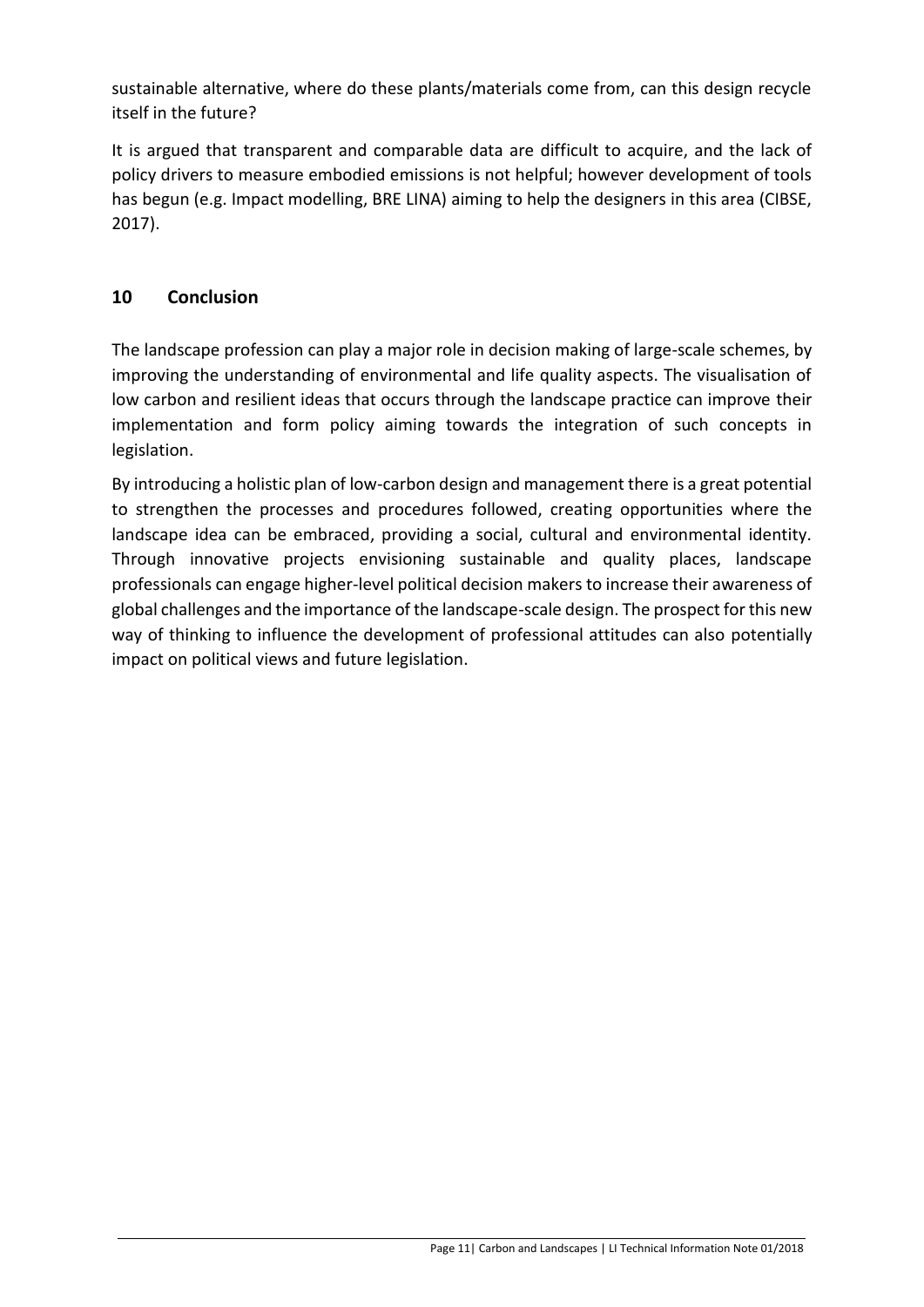#### **11. References**

CCC, Committee on Climate Change. (2017). Reducing Carbon Emissions. Available at: https://www.theccc.org.uk/tackling-climate-change/reducing-carbon-emissions/ [Accessed June 2017].

CIBSE. (2017). The true cost of design – measuring embodied carbon at Hammerson's Orchard Park retail development. Available at: https://www.cibsejournal.com/general/the-true-costof-design-impact-assessment-tool/ [Accessed September 2017].

Conroy, M. M. & Berke, P. R. (2004) What makes a good sustainable development plan? An analysis of factors that influence principles of sustainable development. Environment and planning A, 36(8), 1381-1396.

Council of Europe. (2000) European landscape convention. Florence, European Treaty Series, 176, 20.

Cowell, R. (2010) Wind power, landscape and strategic, spatial planning—The construction of 'acceptable locations' in Wales. Forest transitions Wind power planning, landscapes and publics, 27(2), 222-232.

FAO. (2017). Soil Organic Carbon: the hidden potential. Food and Agriculture Organization of the United Nations. Rome, Italy.

Florides, G. A., & Christodoulides, P. (2009). Global warming and carbon dioxide through sciences. Environment international, 35(2), 390-401.

Harto, C., Meyers, R. & Williams, E. (2010) Life cycle water use of low-carbon transport fuels. Special Section on Carbon Emissions and Carbon Management in Cities with Regular Papers, 38(9), 4933-4944.

Hofmann, D. J., Butler, J. H., & Tans, P. P. (2009). A new look at atmospheric carbon dioxide. Atmospheric Environment, 43(12), 2084-2086.

IPCC. (2007) Climate Change 2007: The Physical Science Basis. Contribution of Working Group I to the Fourth Assessment Report of the Intergovernmental Panel on Climate Change. Cambridge, UK: Cambridge University Press.

Land Trust Alliance. (2017). How does the Greenhouse effect work? Available at: http://climatechange.lta.org/get-started/learn/co2-methane-greenhouse-effect/ [Accessed August 2017].

Makhzoumi, J. & Pungetti, G. (2003) Ecological landscape design and planning. Taylor & Francis.

NASA Climate (2017). The relentless rise of Carbon Dioxide. Available at: https://climate.nasa.gov/climate\_resources/24/ [Accessed September 2017].

NASA Earth Observatory (2017). Effects of changing the carbon cycle. Available at: https://earthobservatory.nasa.gov/Features/CarbonCycle/page5.php [Accessed October 2017].

NETL, National Energy Technology Lab. (2017). What are the primary sources of CO2? Available at: https://www.netl.doe.gov/research/coal/carbon-storage/carbon-storagefaqs/what-are-the-primary-sources-of-co2 [Accessed October 2017].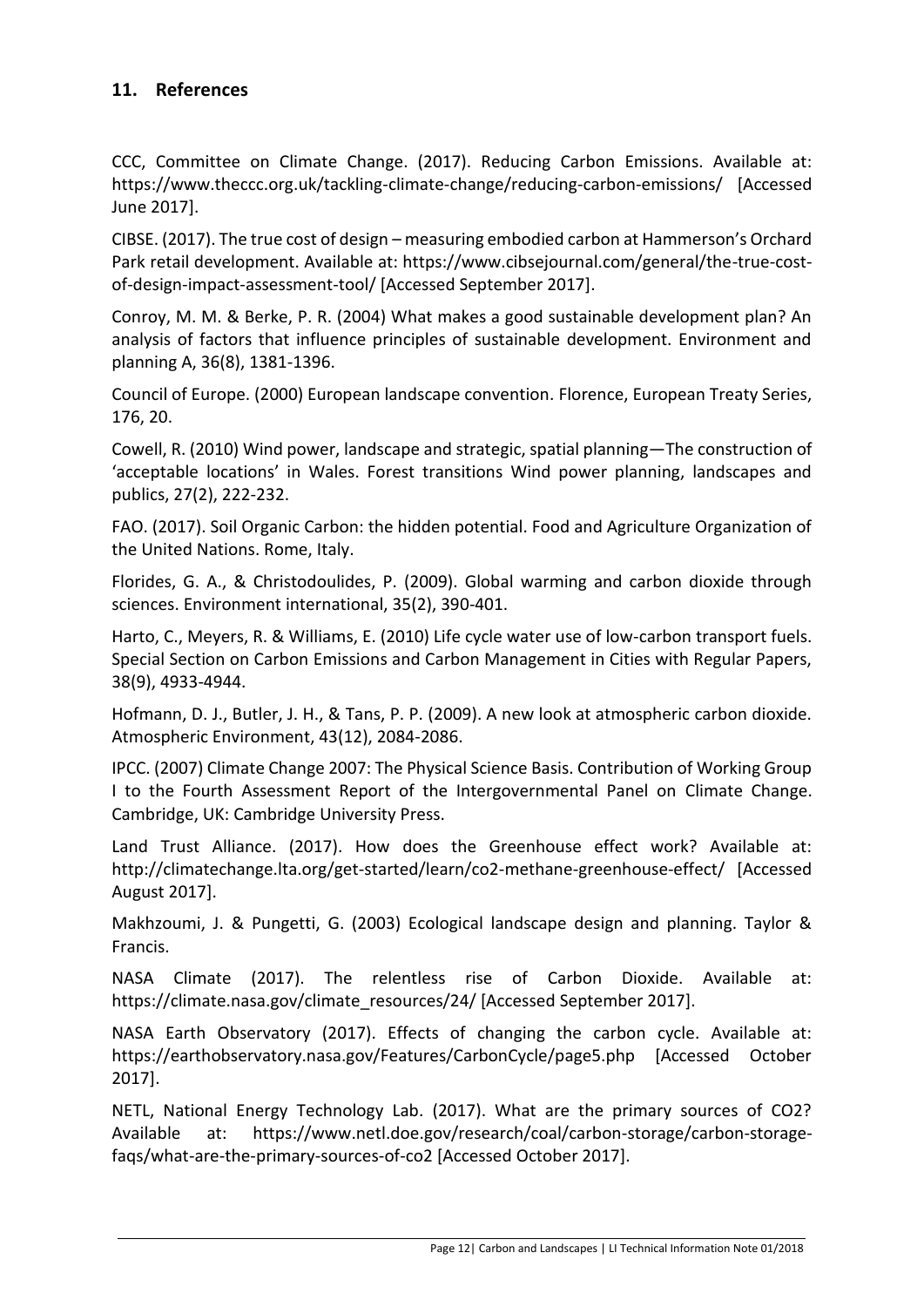Nikologianni A., Moore, K., Larkham, P., 2016. Effective ways to deliver sustainability in urban and regional landscape strategies, 6th International conference on Landscape and Urban Horticulture, 20-25 June 2016, Athens, Greece.

Nikologianni A., Moore, K., Larkham, P., 2017. Landscape and the city; creating a sustainable development, V Congresso International Cidades Criativas, 25-27 January 2017, Portugal, Vol. 2, 872-882, ISBN: 978-84-940289-8-4.

Nikologianni, A. (2017). The role of low carbon, spatial quality and drawings in landscapebased regional strategies. PhD Thesis. Birmingham City University, UK.

Pocock, C. (2007). The carbon landscape. Topos, 61, 86-89.

Pokorný, J. (2001) Dissipation of solar energy in landscape-controlled by management of water and vegetation, Renewable Energy. 24(3–4), 641-645.

Reay, D. S., Dentener, F., Smith, P., Grace, J., & Feely, R. A. (2008). Global nitrogen deposition and carbon sinks. Nature Geoscience, 1(7), 430-437.

Redweik, P., Catita, C. & Brito, M. (2013) Solar energy potential on roofs and facades in an urban landscape, Solar Energy, 97, 332-341.

Rinkesh. (2017). What are carbon sinks? Conserve energy future. Available at: https://www.conserve-energy-future.com/carbon-sinks.php [Accessed May 2017].

Rood B. Richard. (2014). What would happen to the climate if we stopped emitting greenhouse gases today? Available at: https://theconversation.com/what-would-happen-tothe-climate-if-we-stopped-emitting-greenhouse-gases-today-35011 [Accessed June 2017].

Smith P., M. Bustamante, H. Ahammad, H. Clark, H. Dong, E. A. Elsiddig, H. Haberl, R. Harper, J. House, M. Jafari, O. Masera, C. Mbow, N. H. Ravindranath, C. W. Rice, C. Robledo Abad, A. Romanovskaya, F. Sperling, and F. Tubiello. (2014). Agriculture, Forestry and Other Land Use (AFOLU). In: Climate Change 2014: Mitigation of Climate Change. Contribution of Working Group III to the Fifth Assessment Report of the Intergovernmental Panel on Climate Change [Edenhofer, O., R. Pichs-Madruga, Y. Sokona, E. Farahani, S. Kadner, K. Seyboth, A. Adler, I. Baum, S. Brunner, P. Eickemeier, B. Kriemann, J. Savolainen, S. Schlφmer, C. von Stechow, T. Zwickel and J.C. Minx (eds.)]. Cambridge University Press, Cambridge, United Kingdom and New York, NY, USA.

UKGBC, UK Green Building Council. (2015). Tackling Embodied Carbon in Buildings. London, The Crown Estate.

Wiedmann, T. & Minx, J. (2008) A definition of 'carbon footprint', Ecological economics research trends. Hauppauge NY, USA: Nova Science Publishers, 1-11.

Yuan, H., Zhou, P. & Zhou, D. (2011) What is Low-Carbon Development? A Conceptual Analysis. 2010 International Conference on Energy, Environment and Development - ICEED2010, 5(0), 1706-1712.